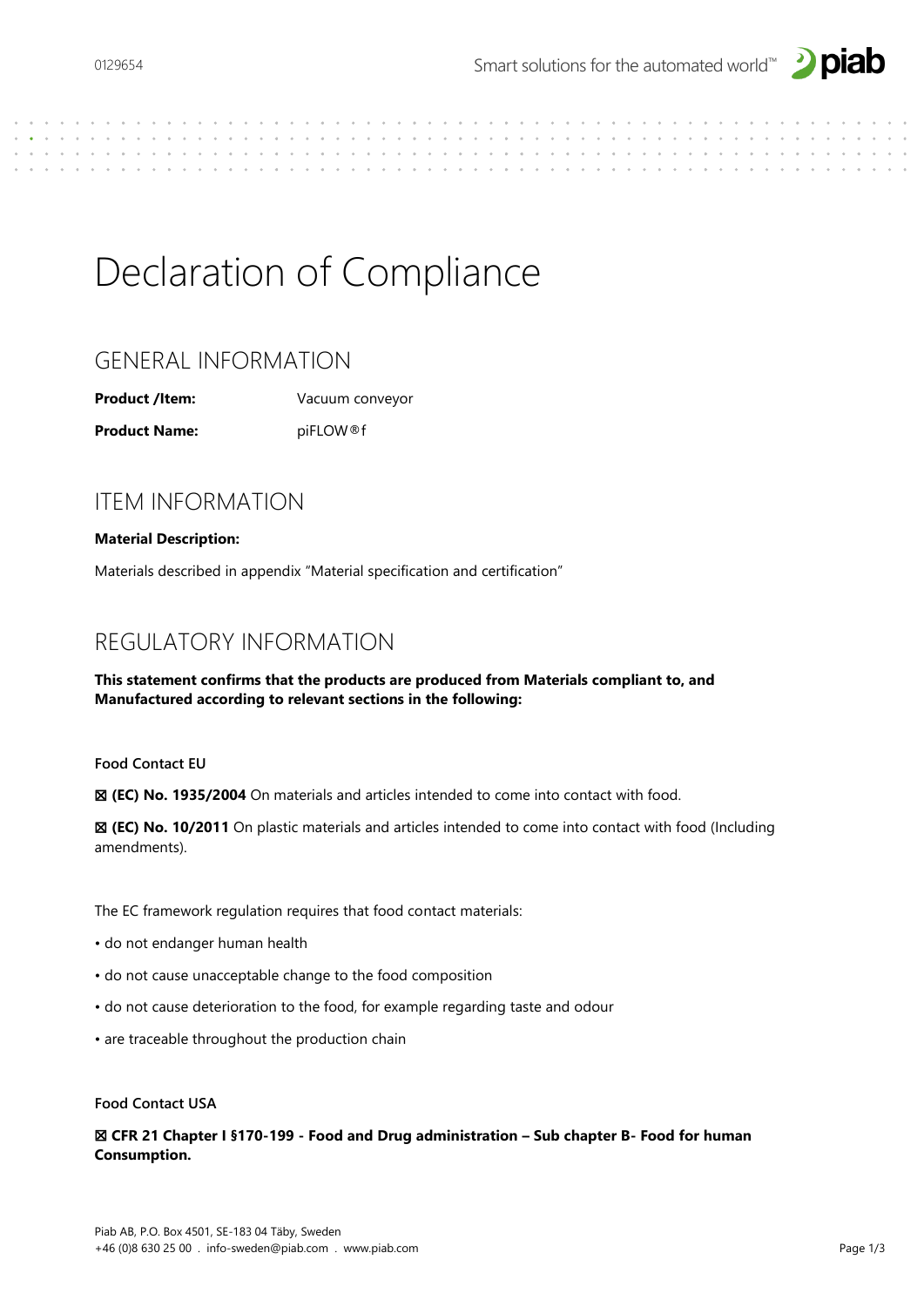



### SPECIFICATION FOR USE

The intended use for the vacuum conveyor is to convey powders and granules in a pipe system (pipe system is not included in this declaration).

This means transfer of powder through a repeated, short duration process of filling and discharging the conveyor.

The vacuum conveyor is intended for the conveying of dry food.

The vacuum conveyor is not intended for food storage. The contact time must not exceed 24 h.

The temperature of the dry food stuffs, i.e. the contact temperature, must not exceed 40 °C.

Täby 2016-12-05

This declaration is valid until it is superseded.

Piab AB

Fedd Man

Fredrik Thuman Development Manager Materials Handling Division